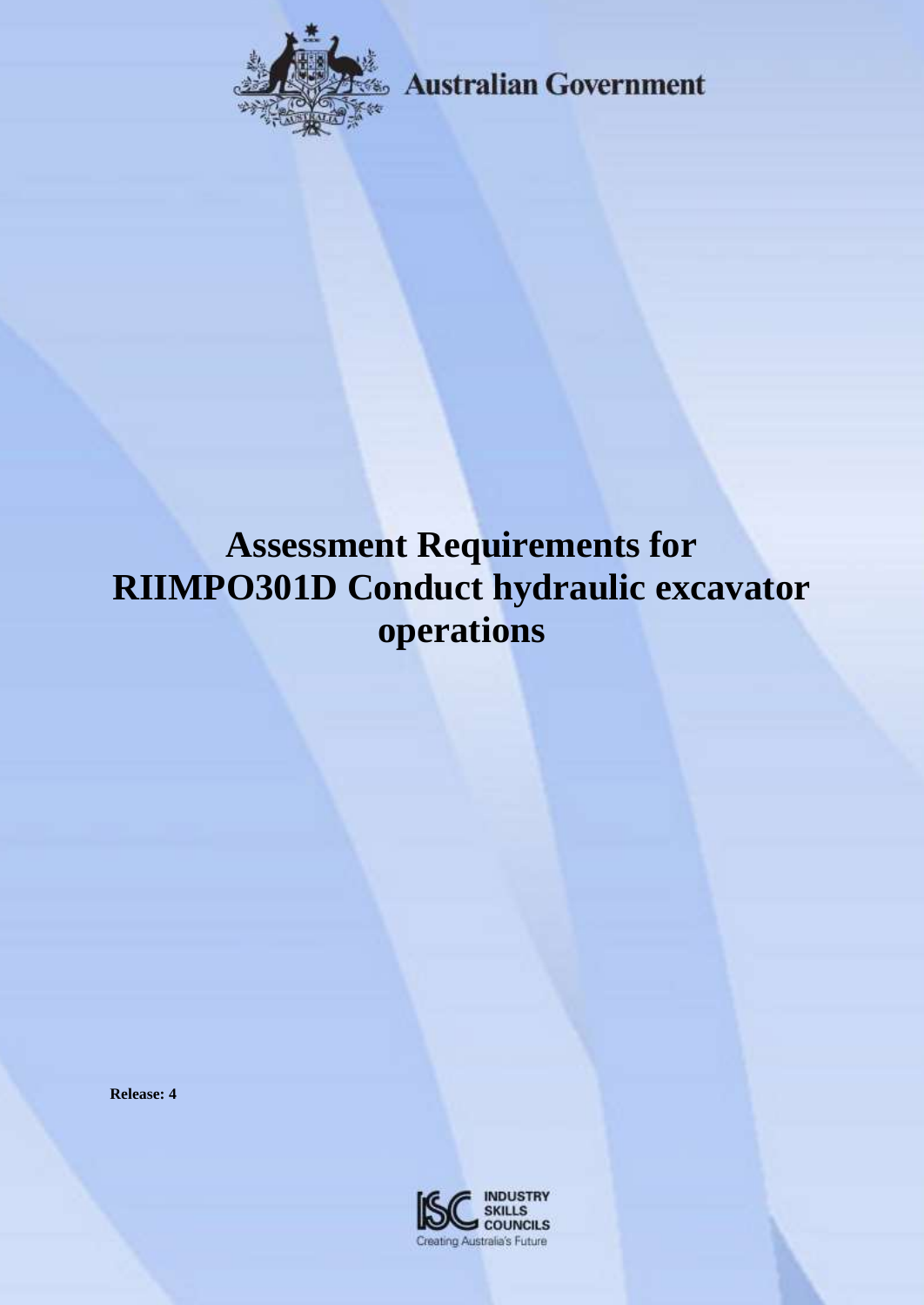### **Assessment Requirements for RIIMPO301D Conduct hydraulic excavator operations**

| <b>Release</b> | <b>Comment</b>                                                                                                                                                                                                                                                                                                        |
|----------------|-----------------------------------------------------------------------------------------------------------------------------------------------------------------------------------------------------------------------------------------------------------------------------------------------------------------------|
|                | This unit replaces RIIMPO301C Conduct hydraulic excavator operations.<br>Performance Criteria amended to make requirements more explicit; manoeuvring,<br>driving and parking up added; operator maintenance element added.                                                                                           |
|                | Removed repetition in Performance Criteria; editorial corrections; modification<br>History inserted.                                                                                                                                                                                                                  |
| 3              | Editorial corrections; amend reference to Licensing requirements in Unit<br>Application.                                                                                                                                                                                                                              |
| 4              | Required frequency and volume of evidence amended in Performance evidence.<br>Substantial amendments made in Assessment Conditions field, including:<br>references to Industry Sectors, assessor and subject matter expert experience<br>requirements, how assessment should be conducted and what it should confirm. |

#### **Modification History**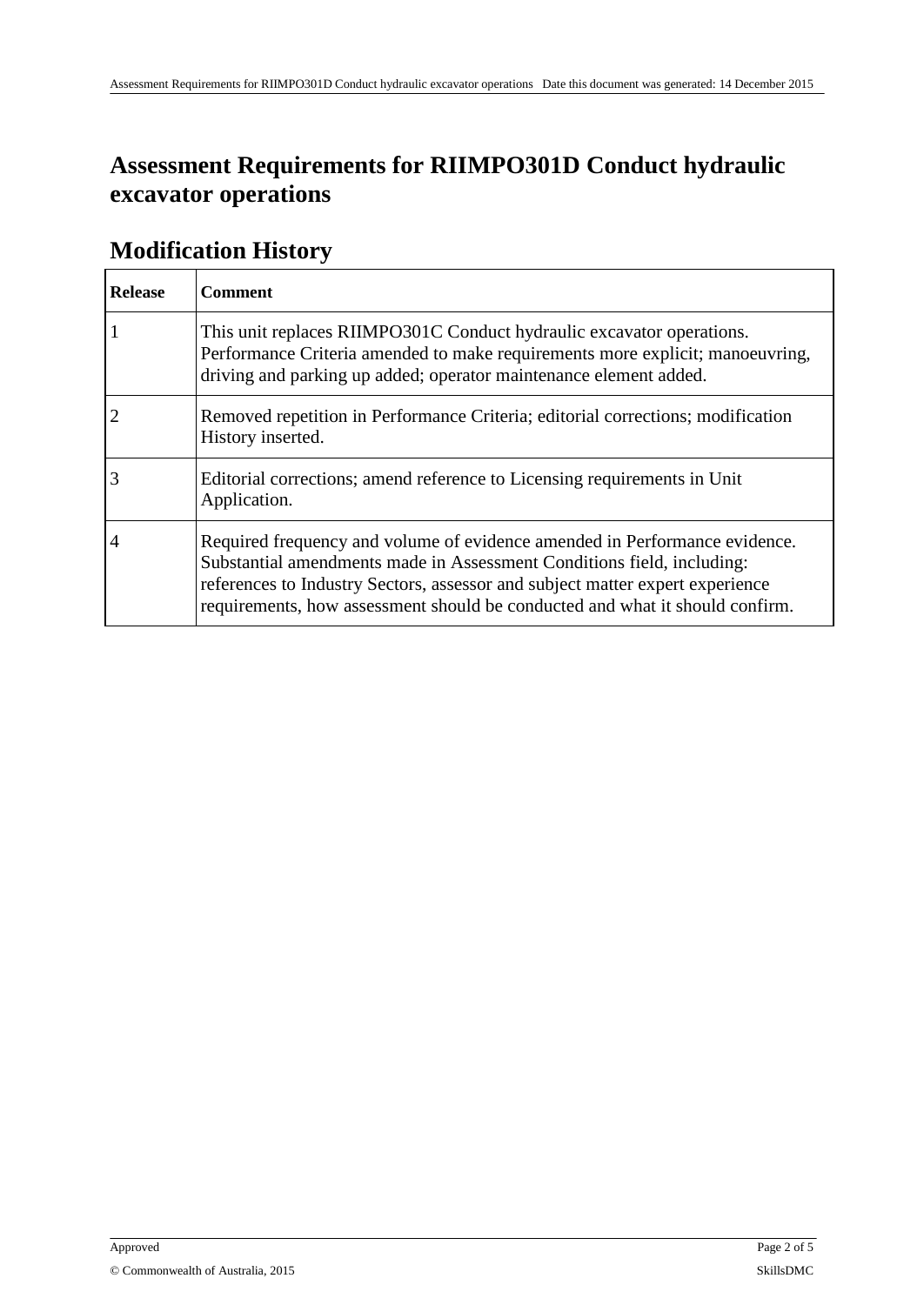#### **Performance Evidence**

Evidence is required to be collected that demonstrates a candidate's competency in this unit. Evidence must be relevant to the roles within this sector's work operations and satisfy all of the requirements of the performance criteria of this unit and include evidence that the candidate:

- locates and applies relevant documentation, policies and procedures
- implements the requirements, procedures and techniques for the safe, effective and efficient completion of hydraulic excavator operations including:
	- conducting prestart checks prior to commencing operations and shutdown procedures on completion of operations
	- carrying out vehicle refuelling requirements and procedures
	- applying safe work practices and identifying and reporting all potential hazards, risks and environmental issues
	- applying problem solving and troubleshooting techniques
	- conducting bucket loading and discharge
	- side casting bulk materials
	- distributing bulk materials into materials handling equipment
	- inspection and preparation of work area
	- conducting equipment positioning
- works effectively with others to undertake and complete hydraulic excavator operations that meets all of the required outcomes including:
	- using a range of communications techniques and equipment to convey information to others
	- maintaining written and verbal reporting requirements and procedures
	- communicates with others in and around the trench before commencing work, during and on completion of the work
- demonstrates completion of conducting hydraulic excavator operations that safely, effectively and efficiently meets all of the required outcomes on more than one (1) occasion including:
	- driving and operating the excavator for operations
	- adjusting equipment operations to suit site conditions
	- walking the machine in a straight line
	- jump turning the machine
	- connecting auxiliary hydraulic lines and buckets/attachments
	- cleaning the undercarriage out as needed
	- keeping clear of obstacles and not running over items
	- effectively using the heel of the bucket
	- correctly shutting down and parking the excavator equipment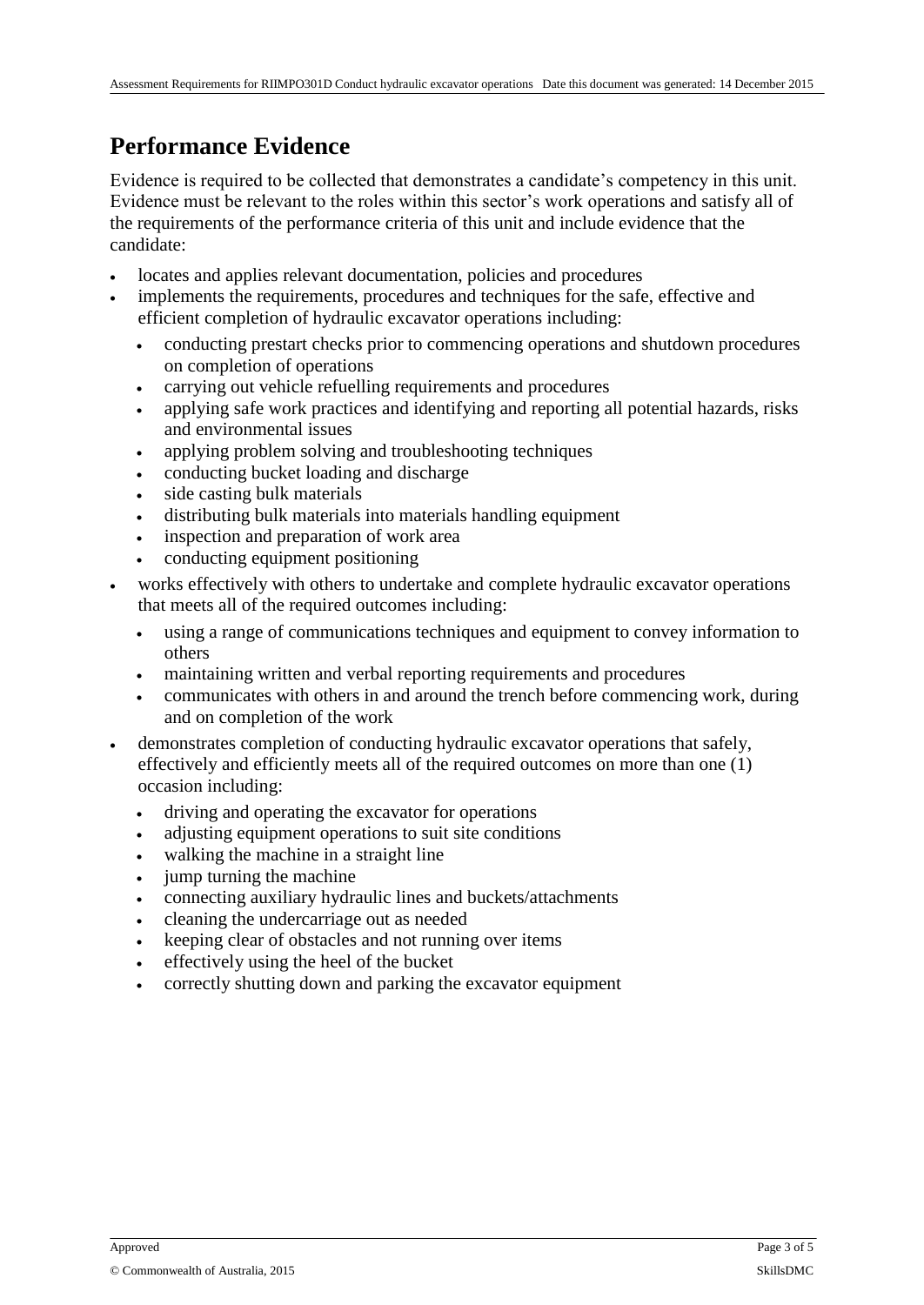### **Knowledge Evidence**

The candidate must demonstrate knowledge of the following when conducting hydraulic excavator operations:

- complying with worksite inspection requirements
- applying signage and barricade requirements
- communicating and performing isolation procedures
- identifying equipment processes, technical capability and limitations
- identifying, interpreting and using geological and technical data (basic)
- being prepared for fire/accident/emergency
- identifying signs of operator fatigue and how it should be managed
- applying site quality requirements
- applying operational, maintenance and basic diagnostics
- completing housekeeping activities

#### **Assessment Conditions**

- An assessor of this unit must satisfy the requirements of the NVR/AQTF or their successors; and Industry regulations for certification and licensing; and,
- this unit must be assessed in the context of this sector's work environment; and,
- this unit must be assessed in compliance with relevant legislation/regulation and using policies, procedures, processes and operational manuals directly related to the industry sector for which it is being assessed; and,
- assessment may be conducted in conjunction with the assessment of other Units of Competency; and,
- assessment must confirm consistent performance can be applied in a range of relevant workplace circumstances; and,
- assessors must demonstrate the performance evidence, and knowledge evidence as outlined in this Unit of Competency, and through the minimum years of current\* work experience specified below in an Industry sector relevant to the outcomes of the unit; or,
- where the assessor does not meet experience requirements a co-assessment or partnership arrangement must exist between the qualified assessor and an Industry subject matter expert. The Industry subject matter expert should hold the unit being assessed (or an equivalent unit) and/or demonstrate equivalence of skills and knowledge at the unit level. An Industry technical expert must also demonstrate skills and knowledge from the minimum years of current work experience specified below in the Industry sector, including time spent in roles related to the unit being assessed; and,
- assessor and Industry subject matter expert requirements differ depending on the Australian Qualifications Framework Level (AQF) of the qualification being assessed and/or Industry Sector as follows:

| <b>Industry sector</b>                                   | <b>AQF**</b> Level | <b>Required assessor or Industry</b><br>subject matter expert<br>experience |
|----------------------------------------------------------|--------------------|-----------------------------------------------------------------------------|
| Drilling, Metalliferous Mining, Coal                     |                    | 1 Year                                                                      |
| Mining, Extractive (Quarrying) and Civil<br>Construction | ∠                  | 2 Years                                                                     |